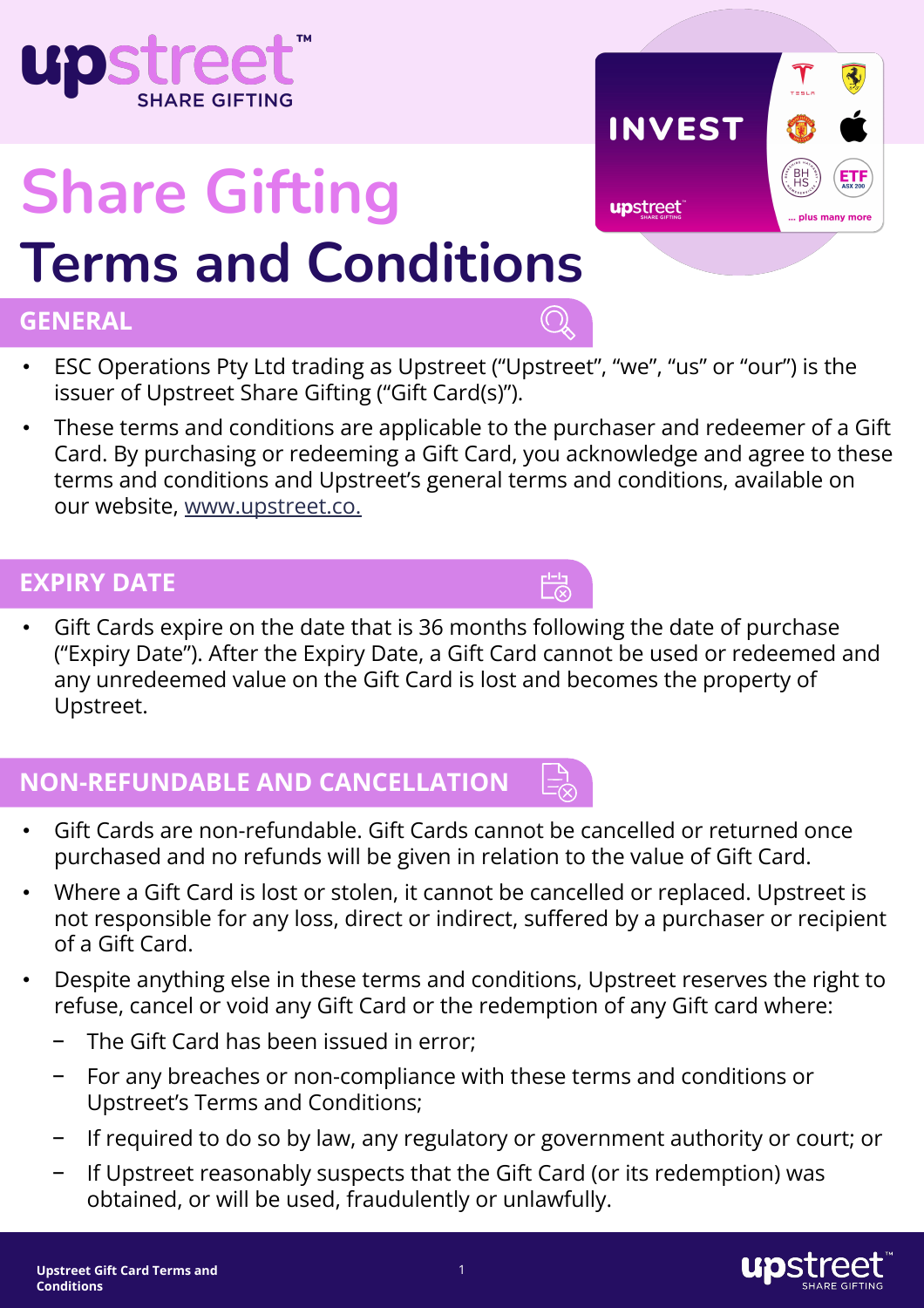#### **PURCHASE OF GIFT CARD**



- Gift Cards may be purchased online through giftsharing.upstreet.co.
- All nominated recipients of a Gift Card must be Australian residents for tax purposes.
- Where the nominated recipient of the Gift Card is under 18 years of age, the personal details of the recipient's guardian must be provided during the purchase process in order for the Gift Card to be valid.
- A Gift Card may be purchased for a maximum amount of \$1000.00.

#### **REDEMPTION OF GIFT CARD**

- In order to redeem a Gift Card where the redeemer is over 18 years of age, a person must meet the following requirements:
	- Be a member of the Upstreet Fund:
	- − Have a registered Upstreet account, including a verified email and completed KYC check;
	- The redemption of the relevant Gift Card must not result in the relevant person having redeemed more than \$10,000.00 in Gift Cards in any three (3) month period.
	- Redeem the Gift card by navigating to the gift card redemption section of the Upstreet app and following the steps.
- In order to redeem a Gift Card where the redeemer is under 18 years of age, the recipient must require their nominated guardian to redeem the Gift Card on their behalf through the Upstreet app following the above steps.
- Upstreet reserves the right to request an eligible Gift Card redeemer to provide proof of identity, proof of age, proof of residency and/or proof of entry validity, in order to redeem the Gift Card and may engage other persons to verify these matters. Proof of identification, age, residency and entry considered suitable for verification is at the discretion of Upstreet. In the event that the identity of the eligible person cannot be verified or the eligible person is otherwise unable to redeem the Gift Card, the eligible person will forfeit the value of the Gift Card in whole and no substitute will be offered.

### **ISSUES WITH REDEMPTION OF GIFT CARD**

- If the redeemer is unable to redeem a Gift Card, Upstreet may investigate and, in its discretion, replace the Gift Card for a new Gift Card of equal value. Upstreet is not responsible for any loss, direct or indirect, suffered by the purchaser or redeemer from a non-functioning Gift Card.
- Upstreet is not required to replace any Gift Card that cannot be redeemed because the redeemer is unable to successfully set up an account for Upstreet including passing KYC and email verification.